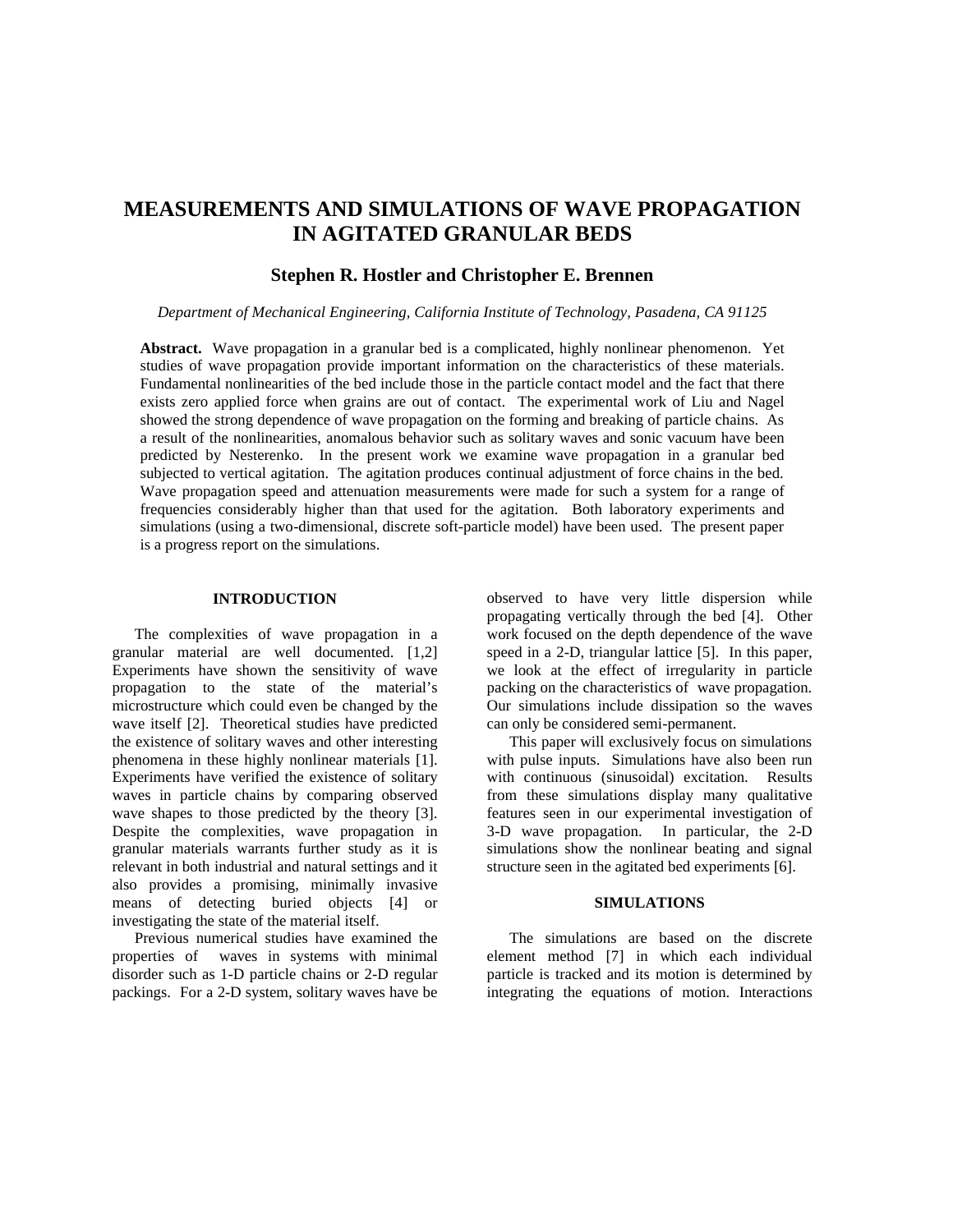between particles are determined via a contact model that dictates normal and tangential forces due to contacts or collisions. We use a contact model that has a nonlinear, Hertzian spring in parallel with a viscous dashpot in the normal direction and a linear spring and frictional sliding element in the tangential direction [8]. As usual, the Hertzian spring yields the following non-linear relation between the normal force, F, and the compression, δ, of the particle of the form  $F=K_2\delta^{3/2}$ . (δ>0) and F=0  $(\delta$ <0). The dashpot and frictional slider introduce a mechanism of energy dissipation in the system.

The computational domain consists of a rectangular, 2-D cell with fixed walls on the top and right side and movable walls at the bottom and left side. All simulations were performed in the presence of gravity. The box contains a few thousand particles that are initially randomly placed but settle into a packed bed during a preliminary phase of the calculation. A pulse is then initiated by movement of the left wall and, in some cases, movement of the floor is used to agitate the bed. The excitation introduced at the left wall is measured at the right wall by one or more detectors of specified size and depth in the bed. This procedure emphasizes the influence of disorder in packing and agitation on wave propagation by creating a unique microstructure for each test.

The pulses consist of a period of constant positive acceleration followed by an equal portion of the negative of this acceleration. This pulse shape has the advantage of not including any infinite acceleration (and corresponding infinite force) whereas a pulse in velocity or displacement would apply such a force. Some simulations were run with other pulse shapes. The propagating pulse shapes showed little dependence on the shape of the input pulse.

The simulation variables were nondimensionalized using the mean particle diameter, the mean particle mass, and  $(E/\rho)^{1/2}$  where E and  $\rho$ are the Young's modulus and density of the particle material. This scaling leads to a formulation in which the main parameters are a Froude number, the coefficient of restitution, Poisson's ratio, sliding friction coefficients, the number of particles, and geometric factors. In the contact model, this scaling reveals that the non-dimensional



**FIGURE 1**. Waves shapes measured at two depths in a bed that is 50 particle diameters wide. The solid and dashed lines correspond to a sensor centered at 56 and 26 particle diameters below the free surface, respectively.

multiplying factor in the nonlinear normal spring relation is  $K^*_{2} = 2/\pi(1-v^2)$  and is only a function of Poisson's ratio.

## **RESULTS**

#### **Static Bed**

A typical received signal is shown in Fig. 1 for a case in which the ratio of the total pulse displacement to the static deformation of a particle is of the order of ten. The first peak is the semipermanent wave with the subsequent peaks corresponding to its reflections off of the cell walls. The duration of the input pulse for this case is 80 time units as shown at the left side of figure. This comparatively short pulse leads to a wave with a width roughly ten times larger. Further simulations show that this wave length is quite insensitive to simulation parameters including the duration, amplitude, and shape of the input pulse.

A similar simulation with 10x the input pulse duration also produces a wave with a width of around 1000 time units. These periods correspond to a pulse width of 40 particles which is much larger than the ~5 particle diameters predicted by theory for the width of a solitary wave in a particle chain [1].

Despite the noticeable attenuation, the wave appears to maintain its shape through the reflections suggesting that the wave may be a solitary wave.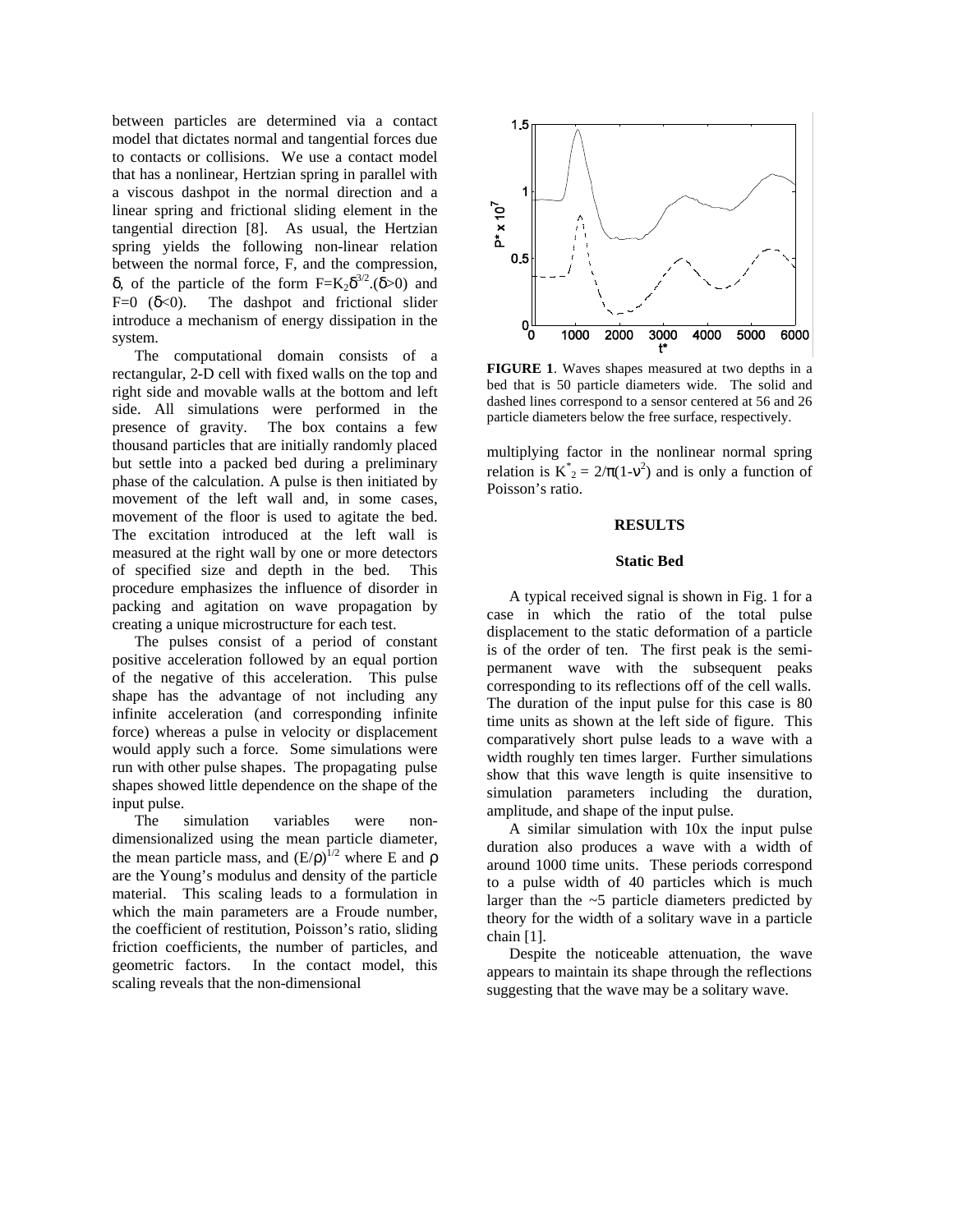

**FIGURE 2**. Wave shapes with 10x the acceleration input. The solid and dashed lines correspond to a sensor centered at 56 and 26 particle diameters below the free surface, respectively. The inset is a vertically magnified view of the collisional behavior for t\* > 2000.

Early calculations tend to show the velocity of the wave increases slightly as it traverses the box. This may be explained in that the wave is still forming over the relatively small size of the box.

The received signal for a case with ten times the input pulse acceleration is shown in Fig. 2. The pulse duration is the same as before and again displayed at the left of the figure. The period of the waves is nearly identical to that in Fig. 1, but the leading edges here appear to be steeper. The steepening of the wave front is indicative of a shock-like structure such has been observed in simulations of an elastic wave propagating vertically in a granular bed [9]. Additionally, there are no reflections seen as the pressure bottoms-out behind the wave. The expansion wave that follows the compression wave appears to pull the particles out of contact with the right walls, disrupting contact with the detectors. This theory is reinforced by the insert plot in Fig. 2 that shows a close-up of the wake region. The multiple peaks in this plot have durations that correspond to the contact time of a collision of a single particle with the wall. This region behind the compression wave displays collisional behavior until lasting contact is restored.

Figure 3 shows the propagation of the wave in the bed in more detail. Each of the particles are plotted with the net force on the particle in the horizontal direction represented by the shading. Black corresponds to zero force, white corresponds



**FIGURE 3**. The wave front as it propagates across the bed. The particles are shaded according to the magnitude of the force on the particle in the x-direction. The time between frames is 300 time units. The cell is 50 particles wide and the free surface is at a height of 76 particles.

to maximum force. The wave front, seen as the white band in the first frame, is relatively flat just after the pulse has been applied. By the time the wave has traveled halfway across the box, there is already quite a bit of curvature to the wave front. The wave moves faster deeper in bed due to the dependence of the wave speed on pressure. Disorder in the packing of the bed leads to some corrugation of the front, but, in general, the trend is that of increasing velocity with depth. This disorder coupled with dissipation leads to a less sharply defined front by the third frame. Judging by Fig. 1, despite the apparent spreading in Fig. 3, the shape of the wave seems to remain coherent. This spreading of the wave front may actually be the process of formation of the semi-permanent wave. Even with the less clearly defined front, the curvature is still evident in the third frame.

#### **Agitated Bed**

Here we will show some typical results from the simulation with floor agitation. Since the width of the pulse is much shorter than the period of the vertical shaking, the pulse is able to probe the state of the bed at an instant in time.

For the wave depicted in Figs. 4 and 5, the base of the bed has just passed through its highest elevation and is on its way to its mean agitation position as shown in the insert of Fig. 5. At this point on its trajectory, one would expect the bed to